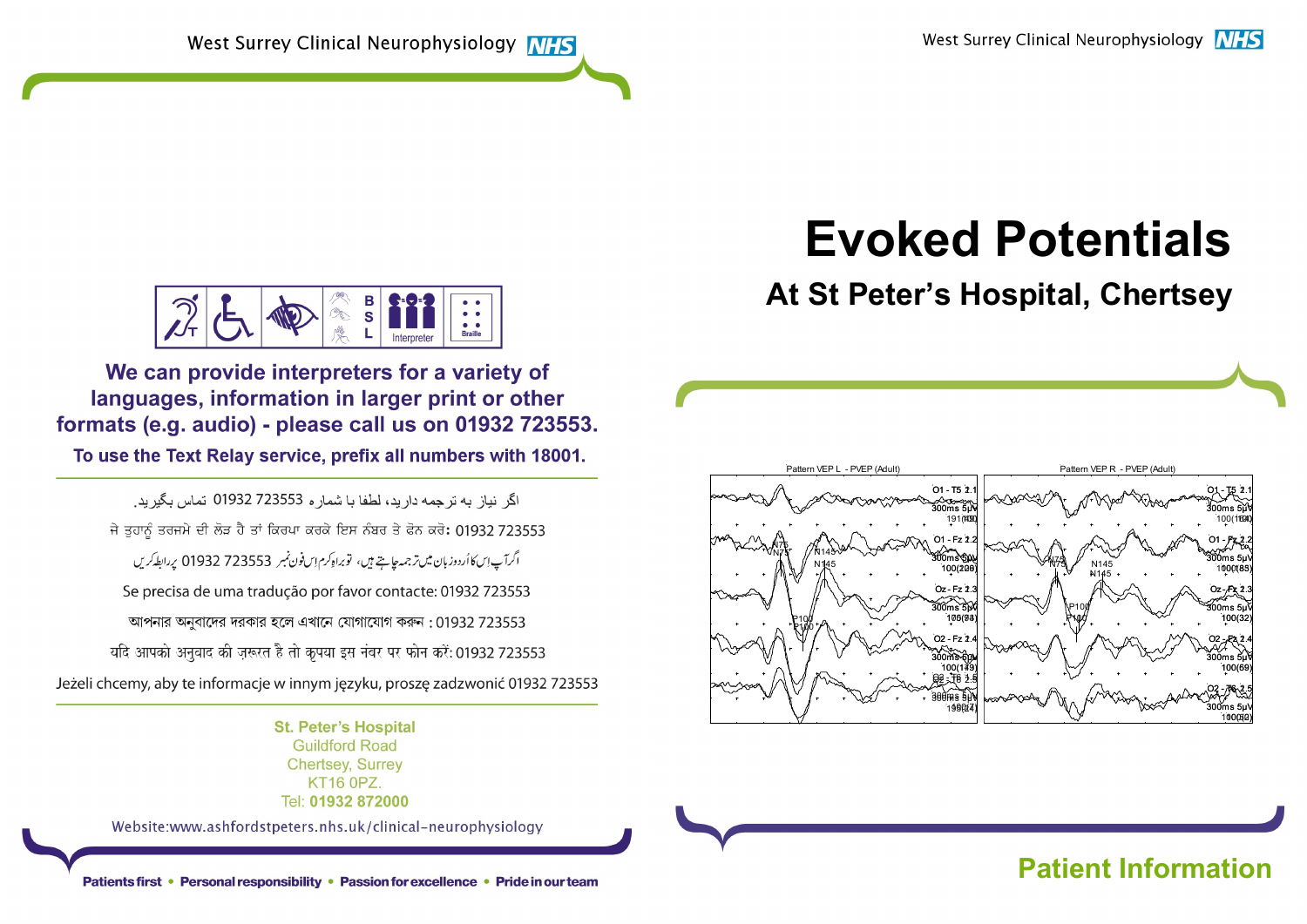# Having an Evoked Potential Test An introduction for all Patients aged 16 and above

# What are Evoked Potentials?

These are a group of diagnostic tests which record the electrical signals produced naturally by the brain following repeated stimulation.

- Visual Evoked Potentials (Eyes)
- Electroretinogram (Eyes)
- Auditory Evoked Potentials (Ears)
- Somato-sensory Evoked Potentials (Arms and Legs)

Your doctor may ask us to test one or more of these.

# About our Department

West Surrey Clinical Neurophysiology is a specialist department, one of only a few in the country. We are based at St Peter's Hospital in Chertsey but we provide our services to patients from several other hospitals too.

Please make sure you come to the right hospital!

measuring all the different waveforms recorded, and the medical consultant who gives a clinical report. This report is sent to your hospital consultant and he or she will give you the result of the test at a later date. A copy may be sent to your GP. We aim to prepare these reports in good time.

# Contacting us

If you have any questions before your appointment please contact us and we will try our best to answer them.

You can phone us on 01932 722543. We are open from 9am to 5 pm. There is an answering machine outside these hours or if we are unable to take your call. Our postal address is:

West Surrey Clinical Neurophysiology St Peter's Hospital, Guildford Road, Chertsey, KT16 0PZ

#### Further Information

We aim to provide an excellent service at all times, but should you have any concerns please, in the first instance, raise these with our staff or the Manager on duty. If they cannot resolve your concern, please contact our Patient Experience Team (PALS) on 01932 723553 or email asp-tr.patient.advice@nhs.net.

Author: Sandra Chinyere **Department:** West Surrey Clinical Neurophysiology Version: 5 Published: May 2022 Review: May 2024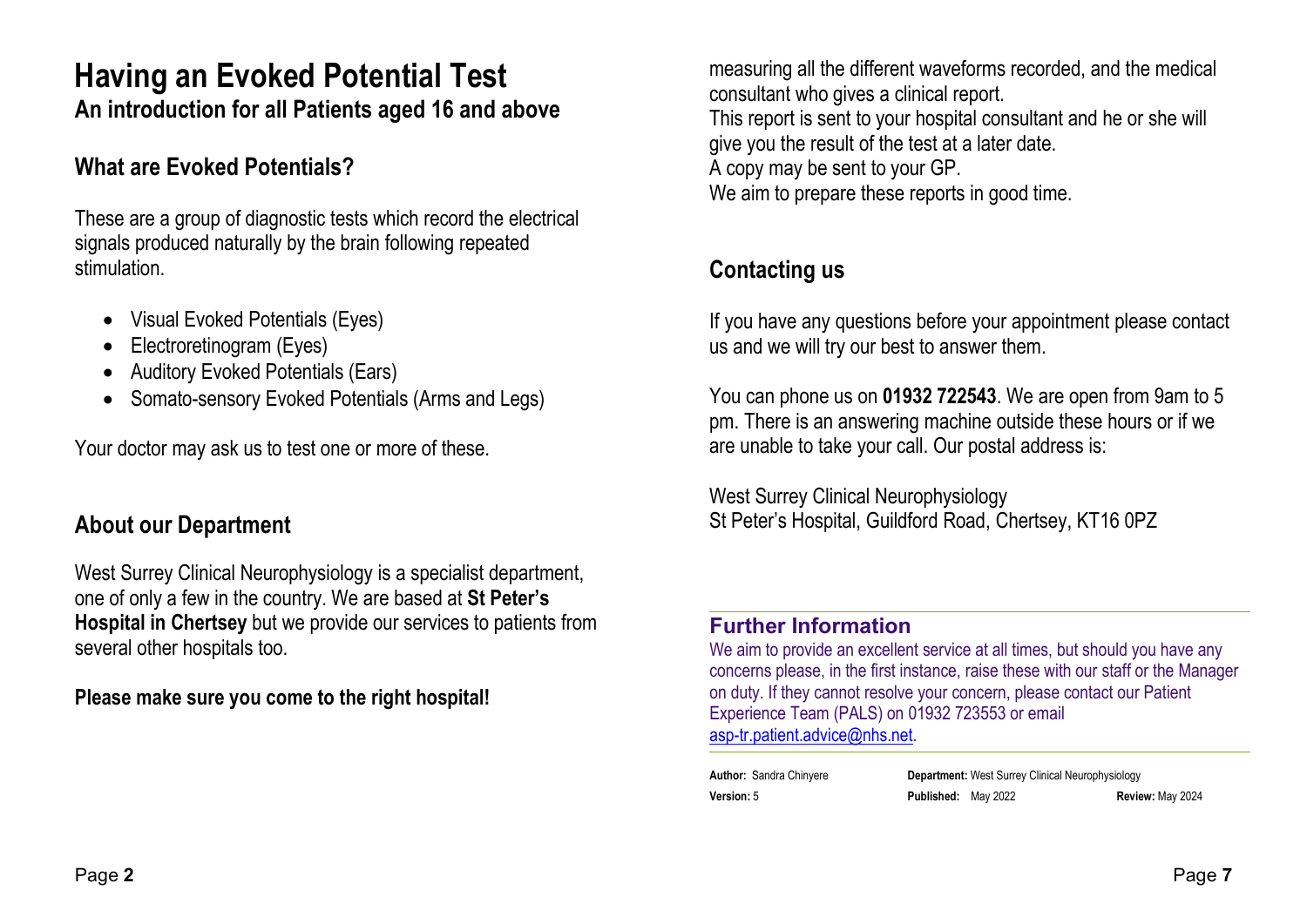For the ERG test it is important that you tell the clinical physiologist if you suffer from epilepsy.

#### Auditory Evoked Potentials (AEP)

This is a test of the pathway between the ears and the brain. It is given several names and your doctor may call it Brainstem Evoked Potential (BEP or BAEP). You will be asked to lie on a couch listening to clicking sounds through a headphone.

#### Somato-Sensory Evoked Potentials (SSEP)

These are tests of the pathways from the arm or leg through the spinal cord to the brain. We stimulate the nerves, usually with small electric pulses. Some of these tests make your muscles twitch. The sensation is strange and some people find it a bit uncomfortable.

# What happens after the recording

After the recording the small discs will be painlessly removed and the paste dissolved by rubbing the area with clean warm water. Your hair will still feel sticky afterwards.

There are no after effects from the recording, which will take half to one and half hours and you can leave immediately afterwards.

# What happens next

Your recording is reported at a later time by both the clinical physiologist, who gives a technical report which involves

# Preparing for Evoked Potentials

Unless we ask you to change, please carry on taking all your usual medication as recommended by your doctor. Please bring a list of your medications with you.

It is also important to tell us if you have a pacemaker implanted. Ordinary pacemakers do not usually cause problems. If you have an implantable cardiac defibrillator (ICD), please ring us before the test., so that we can make arrangements with our cardiology department to carry out the test with their help.

You can eat as normal, including meals on the day of the test. We can only do the test if your hair is clean, dry and accessible. Please do not use any hair styling products. Please call us for advice if you have a wig, hair extensions, braids or weaves.

Bring any spectacles or hearing aids with you for the tests.

Please wear loose, comfortable clothing – we may need to examine both arms and legs, even for simple problems. You should avoid putting skin creams on before the test.